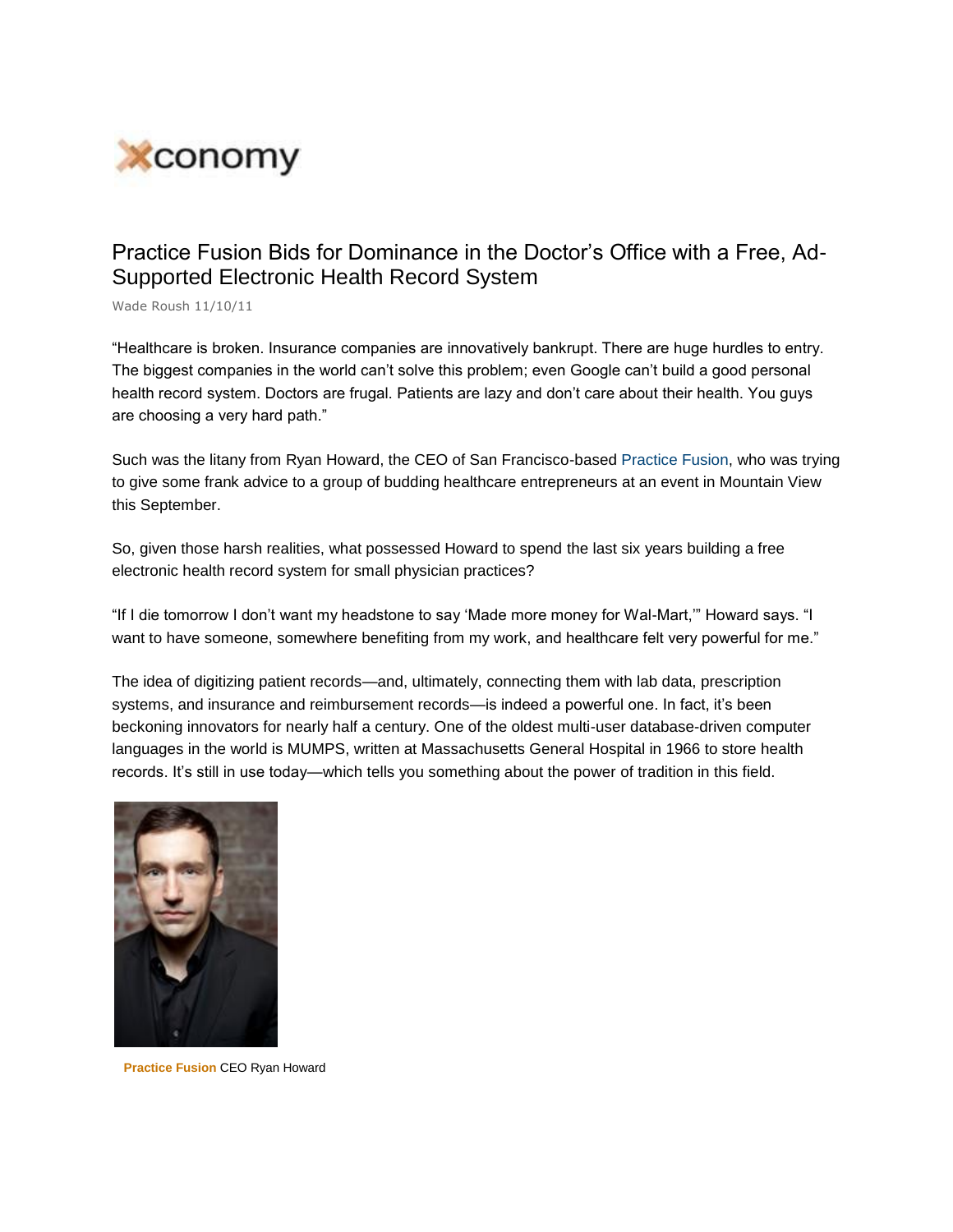But the pace of change is finally picking up, thanks in part to a system of carrots and sticks built into the 2009 federal stimulus package to spur adoption of electronic health records (EHRs). Doctors who implement EHRs in their practices before 2015 are eligible for up to \$44,000 in extra payments from Medicare; if they don"t convert by then, the reimbursements they get from Medicare will be docked by 1 to 3 percent. Dozens of companies, from giants like General Electric to tiny startups like Y Combinatorbacked DrChrono, are jumping into the market created by the incentive scheme.

But Practice Fusion may be the fastest-growing of the whole bunch. The company says its Web-based EHR has more than 100,000 users, with a cumulative 25 million patients under their care. The 110 employee company has raised roughly \$34 million in venture support—most of it in a big April round led by Peter Thiel"s Founders Fund—and it has nearly doubled its head count in the last six months. In anticipation of further growth, it's about to move into a huge, 46,000-square-foot space in San Francisco's Union Square.

The technology so many practices are snapping up isn't simply a database for patient records—that would be like repurposing Salesforce.com for doctor's offices, Howard says. The much harder thing to build, and one of the main benefits emphasized by Practice Fusion in its marketing pitches, is its system"s behind-the-scenes connections to pharmacies, labs, and billing services, meaning doctors can get more done directly from the system"s Web-based interface.

But the biggest selling point for Practice Fusion—and the factor explaining its rocket-like growth—is that it"s completely free to doctors. The startup makes money not in the usual ways for enterprise software companies—subscriptions, consulting, training, support—but by showing ads in the browser alongside patient data.

Most of the ads are from pharmaceutical companies, as you might expect, and doctors who don"t like them can pay \$100 per month for an ad-free version. But few bother. It turns out that the right price for an EHR system is no price.

Howard says it took some doing to convince his board and investors that the company should make the service free—but that it turned out to be the best decision the company has ever made. "Everything WebMD does is free, and they're doing \$500 million a year in revenue," he points out. "When we finally went to free, it was counterintuitive. But look where we"re at now. We are the largest, fastest-growing community [of EHR users]. We are bringing on more users daily, I would be so bold as to say, than all of our competitors put together."

You can ascribe much of Practice Fusion"s success so far to Howard"s stubbornness. Back in 2008, the startup came perilously close to running out of money. Howard had already sold his house and his car to keep the company afloat, and a second house was in foreclosure. "I"d gotten into a motorcycle accident a few years earlier, and when the settlement check came, I used that check to make payroll," he told the entrepreneurs in Mountain View. "When we got funded, I was four years behind on my taxes and I needed two root canals." The moral of the story, in his eyes: "Whatever you are willing to do to pursue your dream, you will most likely have to go beyond that."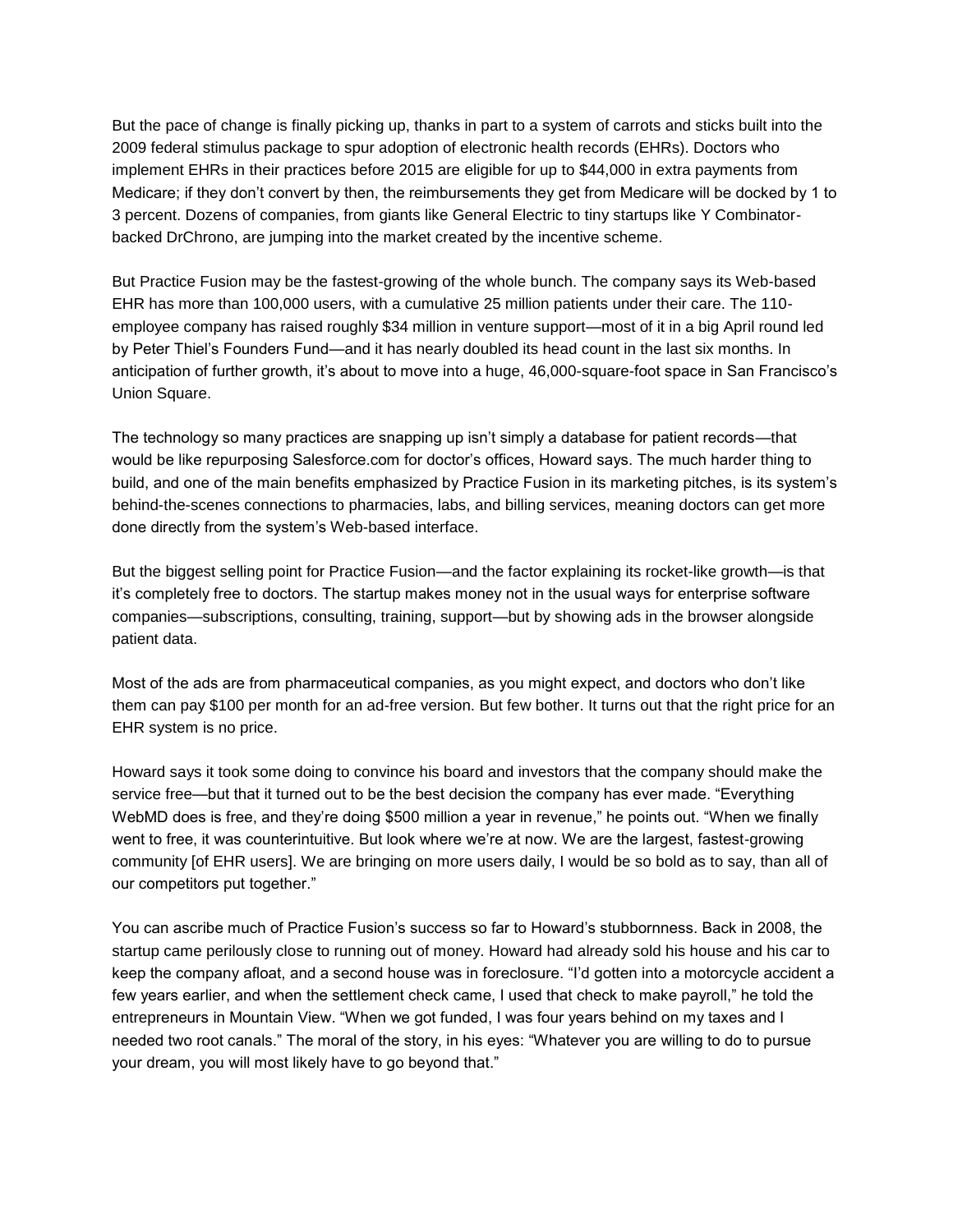Howard grew up in a blue-collar family in New Hampshire, fathered a son while still in high school, and dropped out. "I have never thrived in the academic environment," he says. "I"ve learned in a different way." He eventually got his GED and attended community college, then went on to the University of New Hampshire, St. Mary"s College of California, and the Haas School of Business at UC Berkeley.

But along the way, he worked on manufacturing lines and shipping docks for companies like New Hampshire-based Cabletron Systems—experiences, he says, that gave him a first-hand understanding of sourcing and supply chains. He sharpened that understanding as a product manager at InterTrade Systems, which specializes in electronic data interchange (EDI) between businesses. And his EDI expertise eventually landed him in the IT department at Brown & Toland, the huge San Francisco-based physician group.

That was his first exposure to healthcare—and he says he quickly saw parallels with manufacturing and other industries. "You have a patient and he goes to the doctor, and the doctor sends a claim to an insurance payer, and it comes back as an EOB, an explanation of benefits," he says. "This is totally synonymous with purchase orders and invoices and advance ship notices. The process is the same."

But while Howard worked to help Brown & Toland"s physicians computerize their billing systems, he noticed that only about 10 percent of them stored their patients" health records in digital form. "The problem fascinated me. For a year or two while I was at B&T, I was pondering things like "Where are the records? Who owns them? How you access them? How do you synchronize them?" The billing problem is simple. EHRs were infinitely more complex."

The final piece of the founding concept for Practice Fusion came while Howard was at GrandCentral, a startup created by Internet entrepreneur and CNET founder Halsey Minor. Most people remember GrandCentral for its voice-over-Internet telephony service, which later became the core of Google Voice. But Howard says the company started out as an "integration on demand" provider. "Halsey wanted to create a platform where you could build an app in your enterprise, and have that connect to any other app; it was like Force.com at **Salesforce**, but he was way ahead of the curve," Howard says.

The only problem with GrandCentral was that it didn"t have a killer app for its platform, Howard says. But Salesforce.com did, with its low-cost customer relationship management system. "That was when I had the epiphany," Howard says. "Doctors can"t afford EHR technology. The average family physician in California makes \$120,000 a year." But if somebody were to come along with a GrandCentral-like platform to handle data interchange between doctors" offices, labs, pharmacies, and payers, and equip it with a simple Salesforce-style management interface, it could get very big, Howard reasoned.

Getting from there to here, however, has been enormously complex. "Innovating in this space is twice as hard, costs twice as much, and takes twice as long as you think it will," Howard says.

On the technology side, Practice Fusion had to build a system that would allow doctors to get started almost instantly, that would talk to dozens of outside computer systems, and would be utterly secure and reliable. To accomplish all that, Howard brought in Matthew Douglass, a software engineer with experience in the energy and financial industries, as vice president of engineering. Douglass chose to build the Practice Fusion system on Adobe"s Flex framework, which is compatible with mobile devices as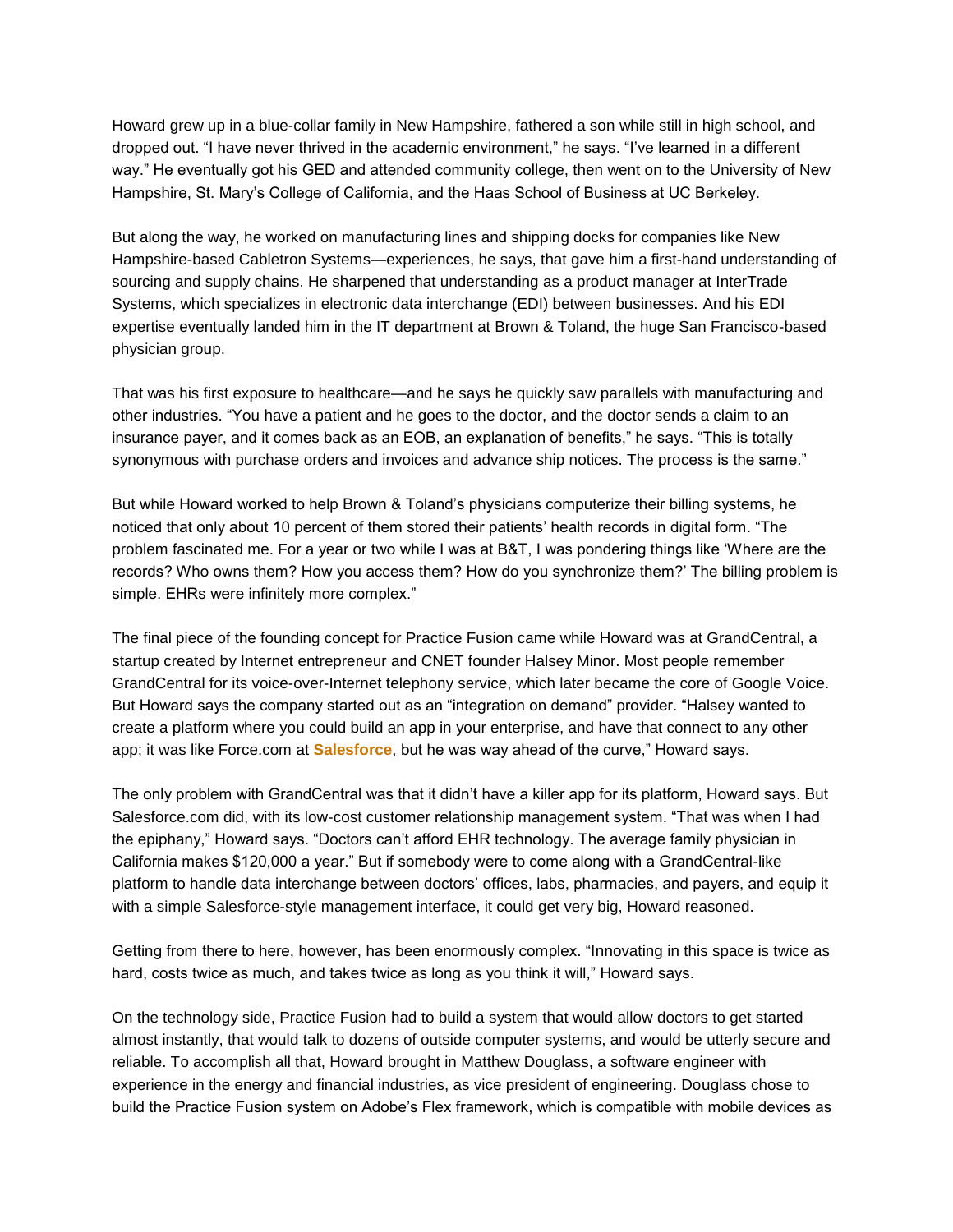well as desktop Web browsers, and assembled a team of more than 25 engineers and product developers to build out its features.

On the business side, the company had to build relationships with scores of entities across the healthcare landscape before it could start sharing data. "You can"t just go build an e-prescribing system," Howard says. With each pharmacy chain, lab, or other benefit provider, he says, "It's a six-month engagement just to get the contract, then another year to get it integrated."



Practice Fusion's patient scheduling screen

And on the investment side, Howard had to line up backers gutsy (or rash) enough to believe in the possibility of serious advances in practice management. Early seed investors included the Silicon Valleybased investing group Band of Angels and former Intuit executives David Wu and Mark Goines. Morgenthaler Ventures, Aydin Senkut's Felicis Ventures, and Salesforce.com joined in for the startup's \$5 million Series A round in January 2010.

Rebecca Lynn, a partner at Morgenthaler, says Practice Fusion fit a personal vision she"d long been nurturing for a revolution in "consumer-driven healthcare." "I"d talked to hundreds of companies ,and most of them weren"t quite ready," she says. "But when I found [Practice Fusion] they already had pretty significant traction, with 1,400 active users. They were just taking off, and I thought they had the right vision and the right team."

Lynn says she was an early believer that Practice Fusion should lower its price to zero. "It has to be free because they are targeting doctors in small practices, who are the most financially constrained," she says. Goines, who happened to be visiting Practice Fusion when I was there interviewing Howard, says he agreed. And he points out a further advantage of the company"s advertising-driven model: the ability to show doctors ads related to their patients" conditions. Such targeted ads are typically more lucrative than standard-issue Web banners.

Imagine that a physician is reviewing the records of a patient with high cholesterol. By analyzing anonymized, "de-identified" patient data, Practice Fusion can learn about the condition, and can put an ad for a statin drug on the same page. "The reason I was so excited about the product is that it just makes the physician"s job easier, and part of that is delivering new information about drugs they may not have heard about before," says Goines. "That's something they need to do anyway, and if it's done in the context of their practice, that's better than a drug rep walking into their office on a Tuesday afternoon."